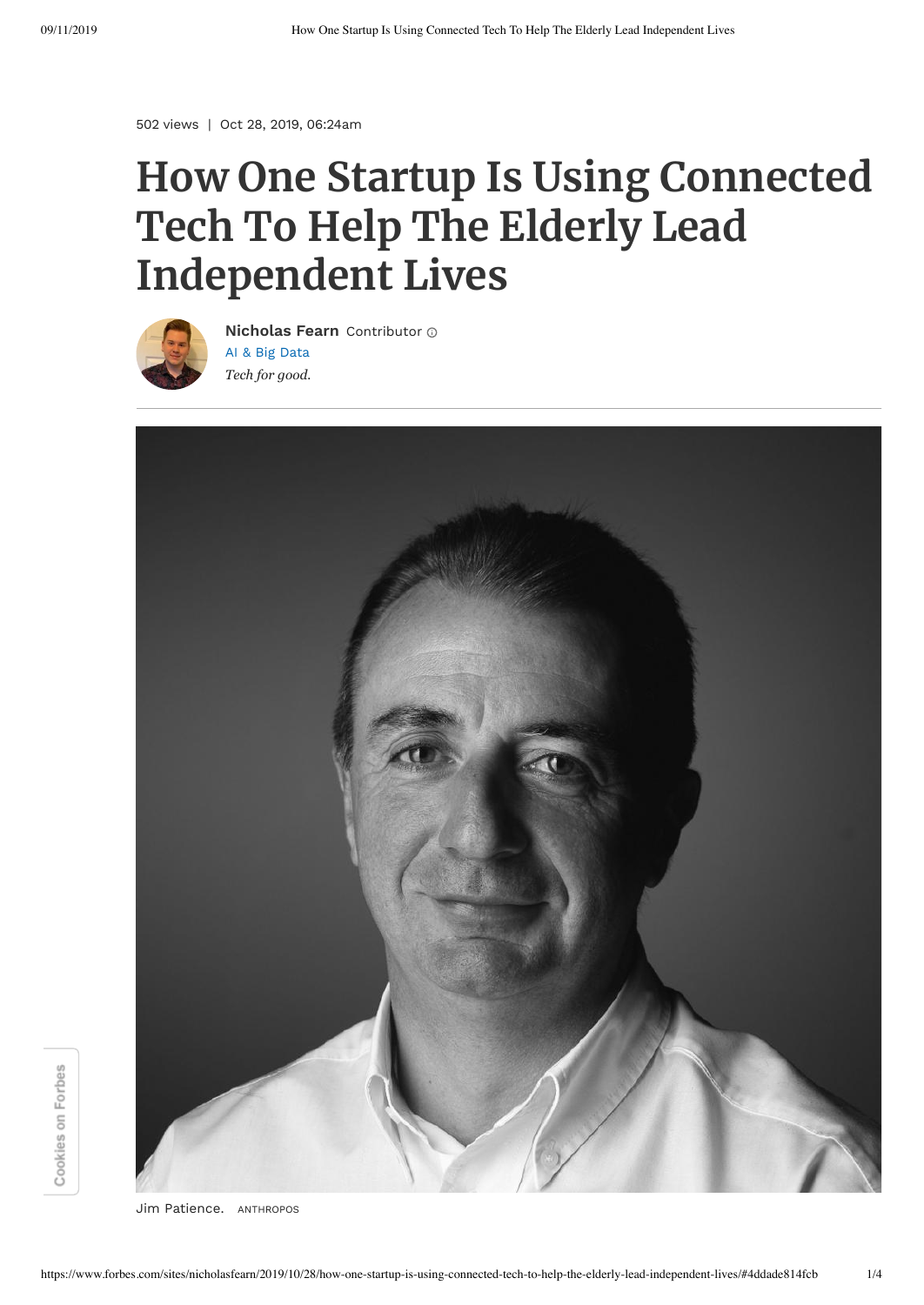All over the world, countries are facing the reality of rapidly expanding aging populations. In the U.K. alone, there are 15 million people aged 60 or more, and they'll account for 29% of the population over the next 20 years. This is resulting in immense social challenges.

"As we age and live longer, we're increasingly likely to require additional care. There are increasing challenges impacting care with cuts to local authority budgets, more o us requiring care and other factors that will severely impact the sector. Improving th sector is one of the major challenges facing society," says Jim Patience, CEO of Anthropos.

Founded in 2017, Chippenham-based Anthropos is working to connect the dots in social care to improve outcomes and help people stay well for longer. Its connected platform combines sensors and devices to analyze behavior patterns of vulnerable individuals in their homes, before using artificial intelligence to identify meaningful changes and alert family members and care providers.

## **Today In:** [Innovation](https://www.forbes.com/ai-big-data)

"One of the challenges is that elderly people who require assistance often don't ask fo it until it's too late, because they don't want to be seen as a burden on those around them," says Patience. "At the same time, the desire to retain independence and stay i their home means that they don't want to move. Even if they have care support, it is only for a limited period of time each day; a lot happens when family or a carer aren' there."

According to Patience, a big driver for Anthropos was the personal experiences the team had with social care and watching family members need complex levels of care. He says: "Knowing what is happening when a carer isn't there can help carers to better understand the level of care needed and make changes that improve quality of life."

By analyzing data collected by internet-enabled devices and sensors, Anthropos is able to provide a better picture of the pattern behavior of an individual in their home The platform monitors and understands this data to report on changes that could indicate whether someone needs support.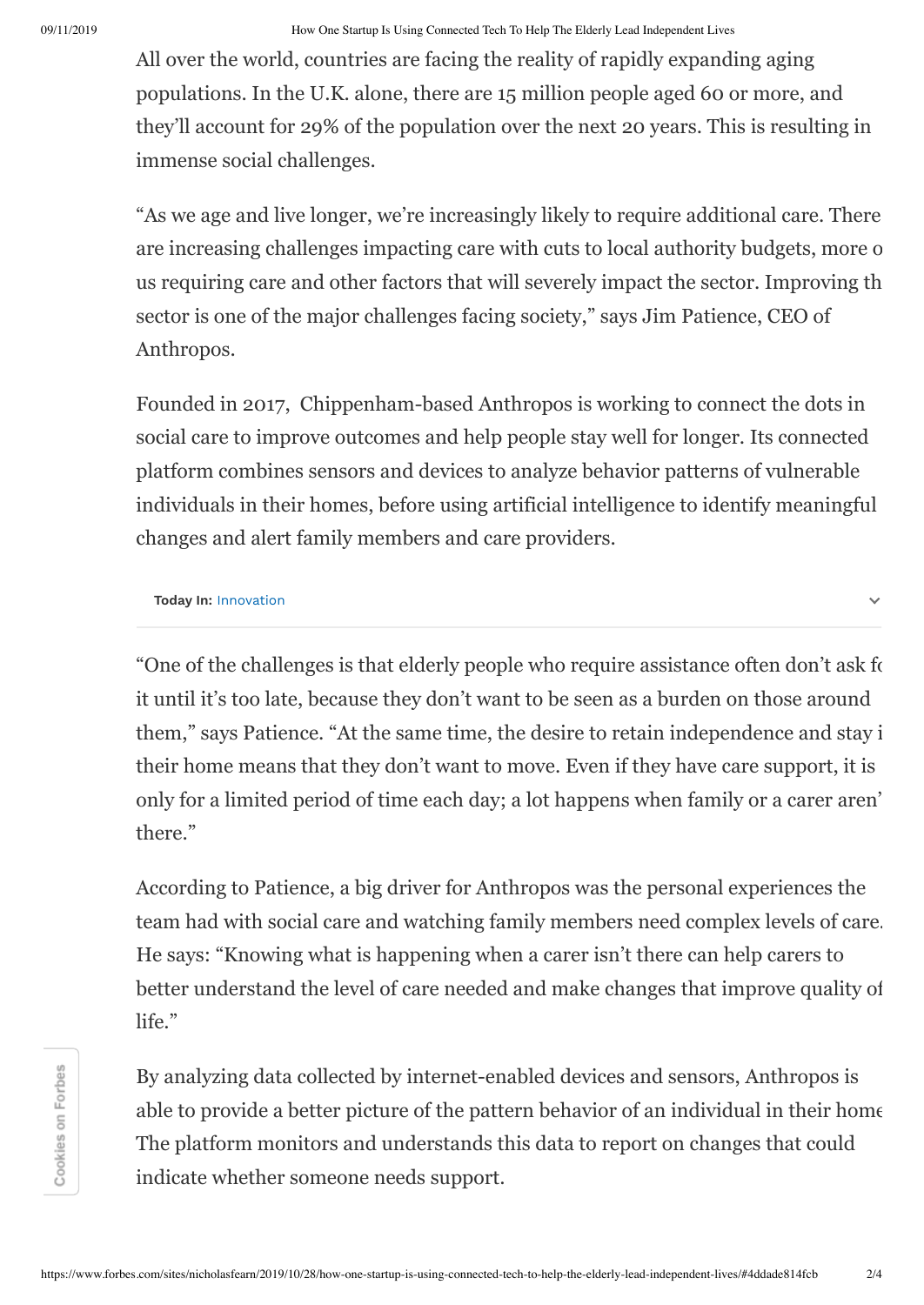Patience continues: "Anthropos is applying its technology to social care to support improvements in the quality of care planning and delivery by providing alerts and insights. The number one goal is to support older people to stay in their homes for longer. The platform helps provide family members with the reassurance that their loved ones are okay, notify them if something has gone wrong and warn them if something is changing."

Last year, Anthropos partnered with domiciliary support company Home Instead Senior Care on a year-long trial. In light of its success, the platform is being rolled ou across 200 franchises in the U.K.

Patience says: "The platform was able to not only detect when some participants of the trial were developing health conditions but also looked for signs of dementia or problems with hydration and nutrition. The actionable insight provided by Anthropo meant that the care outcomes for the people improved."

Tracy Parkes, a user from Wirral, says: "I am not there all the time. I'm working, I've got my own family. It's nice to know that someone's there keeping an eye on them (m parents). It gives a bit of relief I think, especially with having the app on the phone, because we can keep checking it. I am so used to them saying they are fine, they're coping, but they weren't. I can see for myself they're not."

While its platform is already being rolled out, Anthropos hopes to continue developing the service through ongoing research and development initiatives. The firm is collaborating with academic innovators and researchers in eight leading institutions, including the University of Oxford, Imperial College London, The University of Warwick and the University of Twente in the Netherlands, to improve the technology. And software is also being reviewed by the NHS trusts, local authorities and retirement living companies, which could spearhead its adoption across the health system.

Patience concludes: "The longer-term goals are related to the use of data rather than just adding devices and sensors. With a greater volume of data, collected over a longe period of time it will be possible to support pre-emptive care decisions by detecting long-range changes in individual behavior and comparing individual data to cohort data. It may also be possible to improve medical testing by increasing the frequency measurement of data."